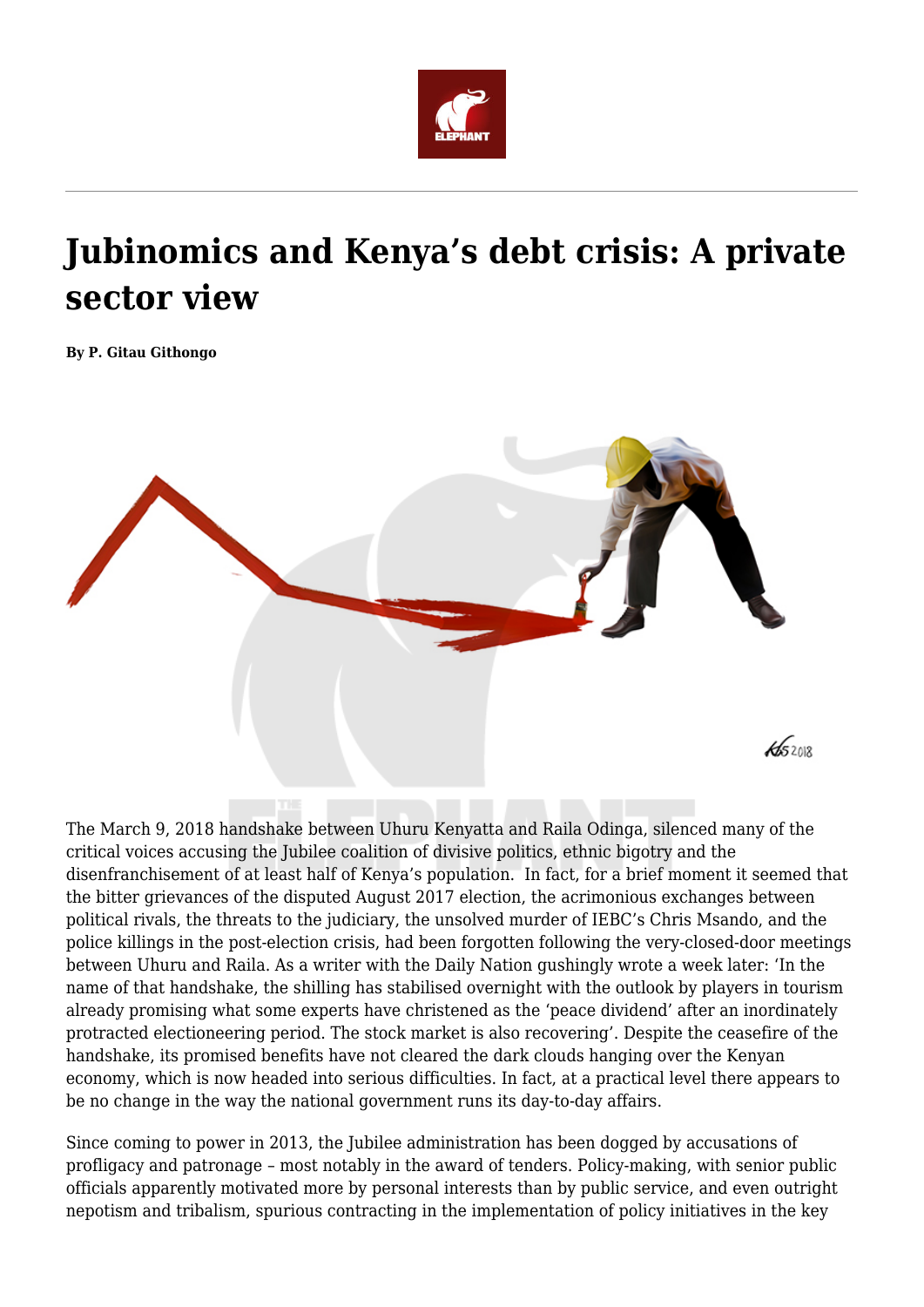sectors of health, agriculture and infrastructure.

Perhaps it is no coincidence that the Jubilee administration has also presided over a massive debtfuelled increase in annual public spending – KSh 1.2 Trillion to over KSh 2.5 Trillion in 6 years, complemented by a budget deficit approaching Ksh 750 billion (*see Table 1*). Notably, this growth in spending is at a rate beyond the GDP growth rate and, as far as many critics are concerned, has been partly motivated by the need to accommodate corrupt patronage practices. Spending on infrastructure programmes in particular, seamlessly lends itself to patronage and has been a dominant feature of Jubilee's tenure, with a range of big-ticket projects in the transport, energy and health sectors. Recurring elements of these projects include secretive feasibility studies, procurement and financing arrangements, as well as questionable labour deployment and land acquisitions – all of which embody the controversial SGR Railway project which has taken up the lion's share of this spending binge.

Spending on infrastructure programmes in particular, seamlessly lends itself to patronage and has been a dominant feature of Jubilee's tenure, with a range of big-ticket projects in the transport, energy and health sectors. Recurring elements of these projects include secretive feasibility studies, procurement and financing arrangements, as well as questionable labour deployment and land acquisitions.



Table 1.

Jubilee's Treasury team however, has maintained that the increase in public spending was and remains necessary to spur economic growth. Treasury has systematically played down the risks from the widening budget deficit in the process. This surge in spending – financed mostly with (Chinese) debt – has also taken centre stage in the cooling relations between the government and development partners, notably the IMF and World Bank. Critical to debate on this spending surge and the risks from a widening budget deficit is its impact on the performance of the Kenyan economy.

In particular, why have key sectors of the economy registered such diminished performance over the past half-decade in the face of this increased spending? Why does so much anecdotal evidence point to growing job-layoffs (an estimated 7,000 formal sector jobs have been lost in the past three years alone)? Even the normally bullish real estate market has shown signs of glut and slowdown over the past three years. The Nairobi Securities Exchange has seen its NSE 20 index climb from slightly over 4,000 in 2013 to a high of 5,400 in 2015, before falling to about 3,400 today. The Stock Exchange, without a single IPO listing since 2014, has seen more than half of all listed companies declare reduced earnings or losses in each of the past two years.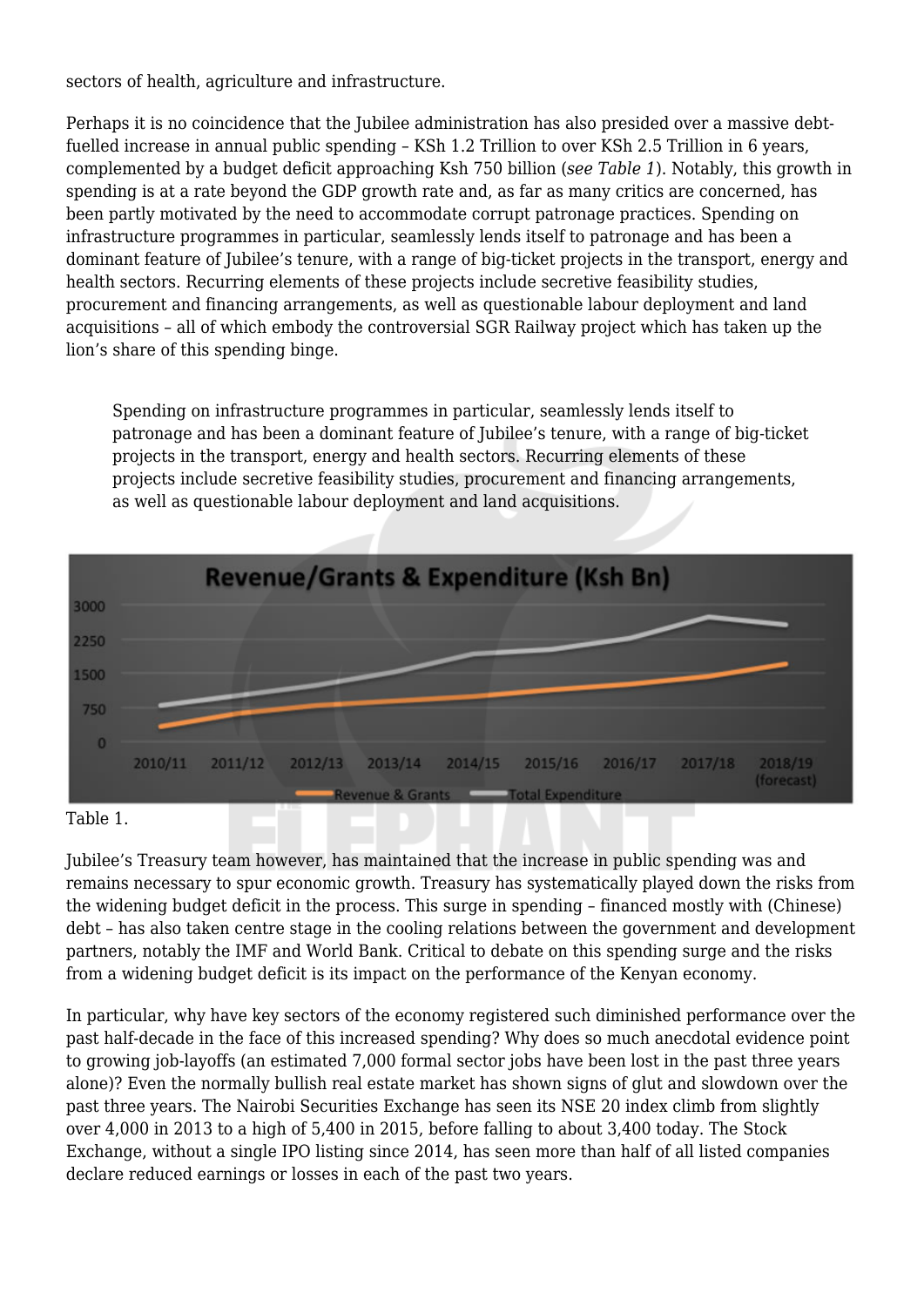Why have key sectors of the economy registered such diminished performance over the past half-decade in the face of this increased spending? Why does so much anecdotal evidence point to growing job-layoffs (an estimated 7,000 formal sector jobs have been lost in the past three years alone)?

Table 2 below shows Average GDP Growth rates (RHS Scale) over the past 8 years and actual GDP (Using Constant 2009 Prices LHS Scale).



Whereas average GDP growth rates have averaged 5.8 percent over the period shown, the downward trend since 2010 has persisted despite the huge increase in spending – and this is despite GDP-rebasing in 2013 which enhanced the growth rate that year by at least 1%. Both 2013 and 2017 were election years and unsurprisingly, registered the lowest growth rates; but the increased government spending – albeit on long-term projects – appears to have actually had a dampening impact on GDP growth over the period. There are several reasons for this, but three key issues are highlighted here.

# **1. An unremunerated Private Sector.**

Accusations of partisanship and gravy-train policy-making in the award of public tenders and contracts, are not just the grumblings of out-of-favour business-people that lost out on lucrative government business to well-connected or favourably-related individuals. There is a constituency of ordinary hard-working entrepreneurs, professionals and manufacturers increasingly unable to compete against the empowered cartels of tenderpreneurs, influence peddlers and brief-case businessmen. These rogue players currently dominate government contracting – not to mention annual auditor-general reports – making a mockery of procurement guidelines. In some instances they even approach qualified bidders, offering to be embedded in bidding teams (despite the lack of relevant competencies) with a promise of tender success at inflated bids. This patronage-based 'crowding out' doesn't end there. This well-connected class of tenderpreneurs also has perfected the dark art of jumping bureaucratic payment queues, often receiving payments before delivery of goods and services – or even before contracts are signed.

Not by coincidence, legitimate suppliers, service providers, and even farmers, have been experiencing debilitating delays in the settlement of payments and have accumulated massive debts on their credit arrangements and tax obligations. The paradox is that while government department budgets were being ramped up, delays in contract awards and settlement of payments to legitimate suppliers were worsening. This has created a unique set of economic challenges that seems to have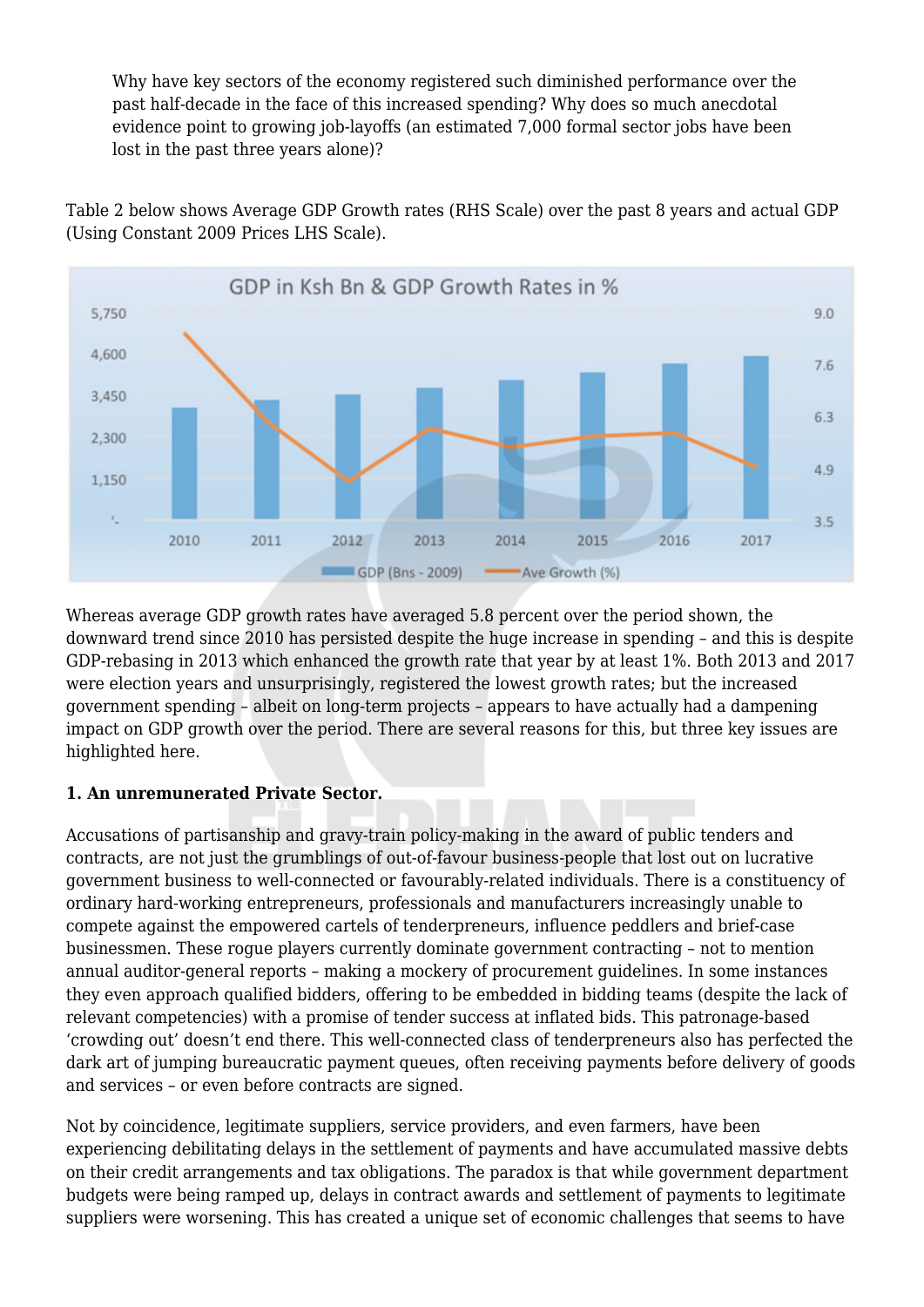been lost in all the discussions on political handshakes.

According to the Central Bank of Kenya, Non-Performing Loans (NPLs) as a proportion of total lending by commercial banks doubled from 6.1 percent in 2015 to 12.4 percent (or about KSh 265 billion) by April 2018 (*see Table 3 below*). The Table shows Gross Lending by Commercial Banks as well as the stock of Non-Performing Loans, as well as the stock of Non-Performing Loans expressed as a percentage of Gross Lending by Commercial Banks. Even this 12.4 percent figure could be an under-statement if banks have not been adequately disclosing and providing for non-performing loans – as suggested by the sagas of the collapsed Imperial and Chase Banks.



#### Table 3

CBK Governor Patrick Njoroge attributes a significant factor in this growth in bad loans to delayed payments owed to the private sector by the national government, government departments and devolved units. CBK data suggests that up to KSh 200 Billion was owed to SME businesses by the national government by the end of the 2017/2018 Financial Year, with as much as KSh 25 Billion worth of those pending bills directly contributing to non-performing loans.

Following an increase in imported grains last year (amid accusations of pre-election giveaways), the National Cereals and Produce Board (NCPB) owed farmers as much as KSh 3.5 Billion by the end 2017 for produce already delivered. In a hard-hitting editorial on 7th August 2018, the Daily Nation averred, 'The Jubilee government is wallowing, not just in foreign debt, but also in the money it owes local businesses, which it has either crippled or is in the process of ruining'.

According to the Central Bank of Kenya, Non-Performing Loans (NPLs) as a proportion of total lending by commercial banks doubled from 6.1 percent in 2015 to 12.4 percent (or about KSh 265 billion) by April 2018. The Table shows Gross Lending by Commercial Banks as well as the stock of Non-Performing Loans, as well as the stock of Non-Performing Loans expressed as a percentage of Gross Lending by Commercial Banks. Even this 12.4 percent figure could be an under-statement if banks have not been adequately disclosing and providing for non-performing loans.

The Daily Nation's particular beef was that the Government Advertising Agency (GAA), owed media houses close to KSh 3 billion by the end of FY 2017/2018. About half of the KSh 404 Million paid out by GAA during the year, went to the big publishing houses – Nation Media Group, Standard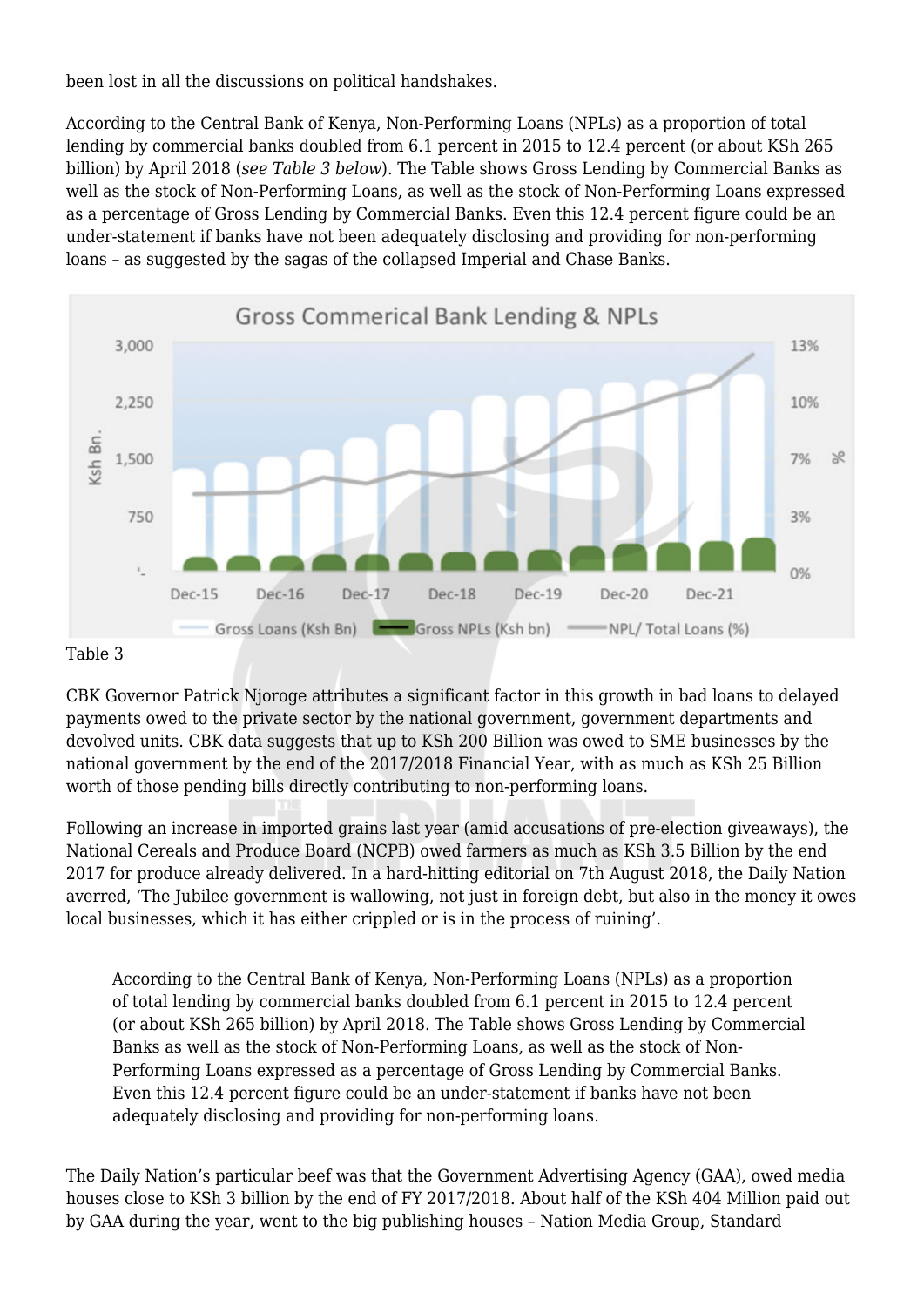Newspapers, Royal Media Services, The Star and Media Max Network. Against the KSh 3 billion owed, the distribution of payments to media houses was sufficiently skewed to warrant an investigation by the Office of the Public Prosecutor.

Worryingly as well, the increase in bad loans in the banking sector has come despite the implementation of August 2016 of lending rates 'caps', which limit the cost of existing loans to 4 percent of the Central Bank's Recommended Rate. (See Table 4)



# **2. A Stifled Private Sector**

This environment of pending government bills is also linked to worsening Kenya Revenue Authority (KRA) tax collection performance. This creates a vicious cycle in which the private sector is defaulting on its obligations on account of money owed by the same government. The government has long complained about KRA's inability to meet its collection targets, complaining instead about 'revenue leakages' facilitated by corrupt tax officials. But it fails to acknowledge that its pursuit of tax defaulters is a consequence of the fact that they themselves are owed millions by national and county governments.

The reality is that National Government revenue shortfalls have averaged KSh 90 Billion annually over the past 4 years, despite improved tax collection efficiencies at the KRA. (See Tables 5 & 6 below.) The World Bank estimated that in the 2016/2017 financial year, tax revenue as a proportion of GDP fell to under 17%, the lowest in a decade – with the growth in nominal Tax Revenues outpaced by nominal GDP growth.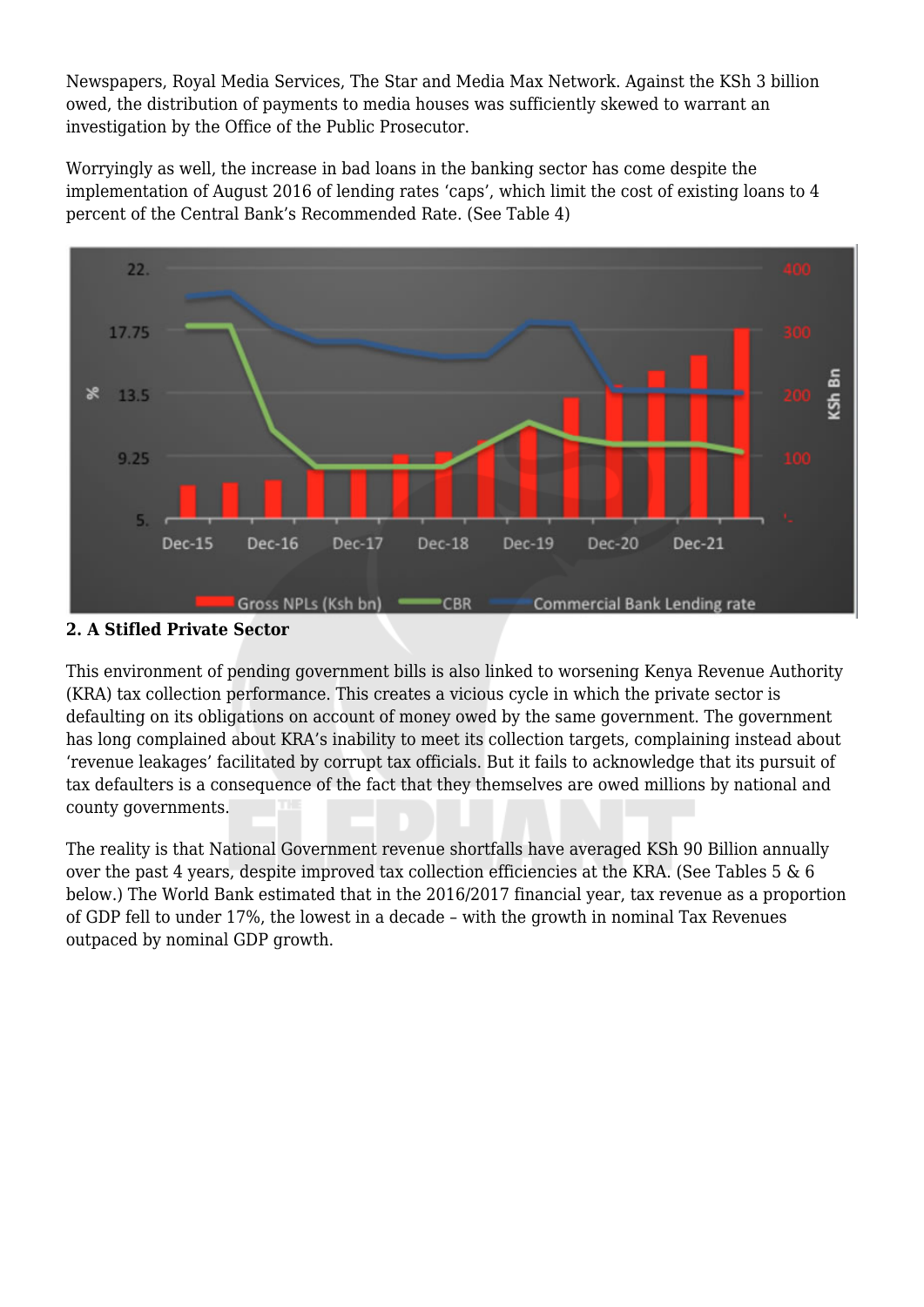

#### Table 5

This reduced growth rate of revenue collection by KRA is at first glance paradoxical considering that over the past 5 years, an unprecedented number of Kenyans have been brought into the tax bracket. A similarly unprecedented range of products and services have been subjected to various new direct and indirect taxes. Over the past five years, several tax measures have been introduced including: 12 percent Rental Income tax for landlords from 2015; successive excise duty and fuel levy increases in 2015, 2016 and 2018; VAT on bottled water and juices; VAT on food served by restaurants as well as piped water; successive increases in excise duties on spirts, cigarettes and mobile telephony; and 50 percent Gaming tax on lotteries and book makers in 2017, among a host of others. The 16 percent VAT on fuels and fuel oils first awarded in 2013 but deferred over the subsequent years with the exemption set to expire on 1st September 2018, adds a controversial element to this expanded tax net aimed at bringing the growth in VAT collections closer to that of direct taxes such as PAYE and Income Taxes (*see Table 6*).

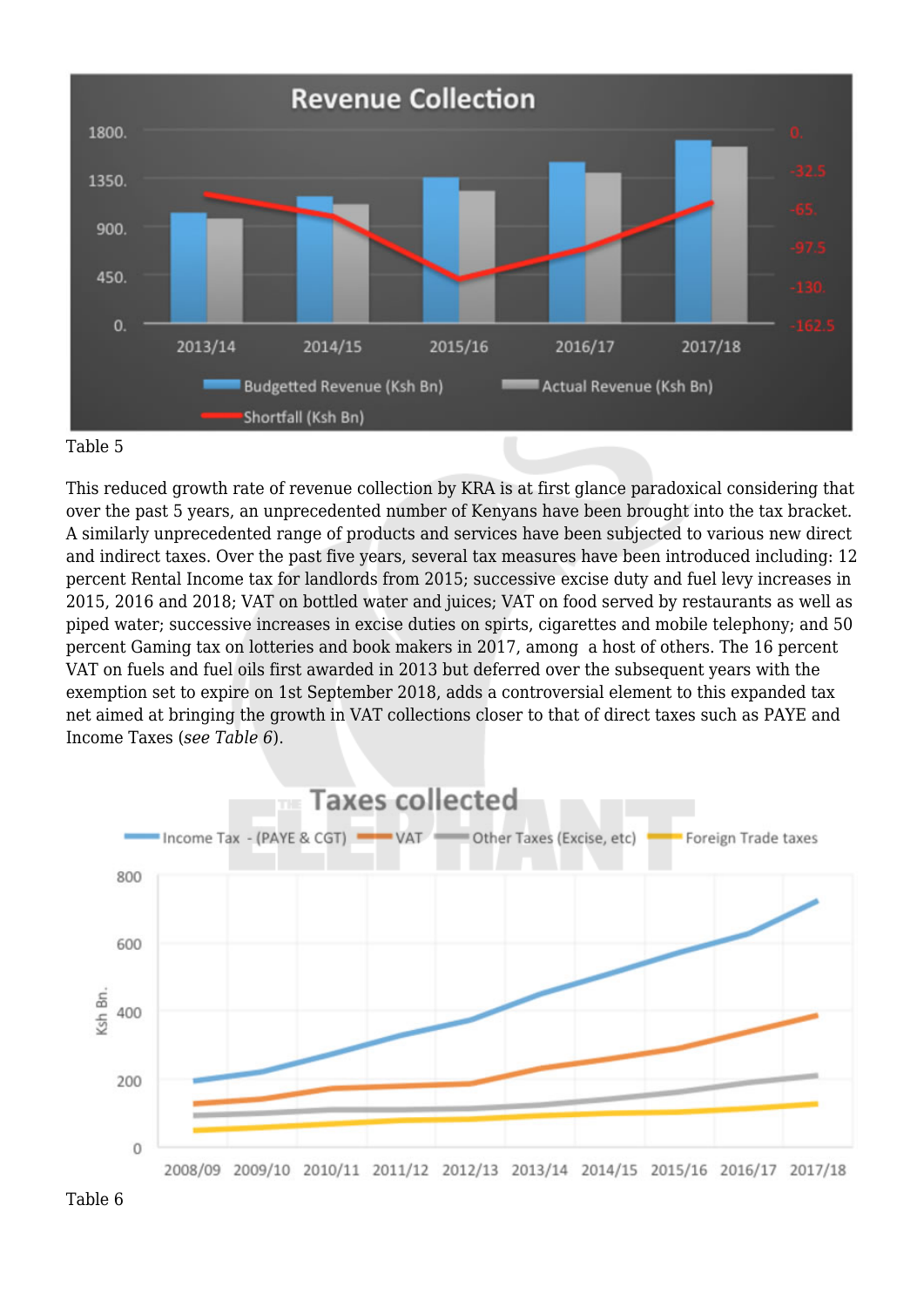In his June 2018 Budget statement, Finance CS, Henry Rotich, laid out several new and controversial 'Robin Hood Tax' proposals which he declared necessary to fund programmes that are part of Jubilee's 'Big 4' agenda. Prominent among the proposals purportedly designed to protect low-income earners, is a monthly contribution to a nebulous National Housing Development Fund by every employee and employer of 0.5% (capped at KSh 5,000) of the employee's gross pay. This contribution would be funnelled to the Housing Fund whose mandate will be to build low-cost housing units. Another 'Robin Hood Tax' proposal was the levying of 0.05% excise duty on all remittances of KSh 500,000 or more, transferred through banks and other financial institutions; as well as an increase in the excise duty charged on money transfer services by mobile phone providers from 10 percent to 12 percent, all geared to financing Universal Health Care – another Big 4 pillar.

Several of these proposals have been rightly criticised as being unjust and inordinately detrimental to low-income earners. With more than a third of all Kenyans living on less than Ksh 100 per day, a projected VAT-inclusive paraffin price of KSh 105 per litre is simply unreasonable. The curb on logging has already raised the cost of the popular-sized sack of Charcoal to more than Ksh 3,000 in parts of Nairobi, with the 4-kg tin costing more than KSh 150. With electricity prices also being ramped up as the monopoly power distributor Kenya Power struggles to maintain solvency following years of mismanagement, low and middle income earners are clearly big losers. The situation is no better for businesses, notably manufacturers and other high energy consumers. Early this month, the Kenya Association of Manufacturers registered strong objections to the revised energy tariffs which entailed a 36 percent increase in the energy base-cost – before the envisaged 16 percent VAT increase – which KAM argued would have a detrimental effect on the cost of doing business in the country.

With more than a third of all Kenyans living on less than Ksh 100 per day, a projected VAT-inclusive paraffin price of KSh 105 per litre is simply unreasonable. The curb on logging has already raised the cost of the popular-sized sack of Charcoal to more than Ksh 3,000 in parts of Nairobi, with the 4-kg tin costing more than KSh 150. With electricity prices also being ramped up as the monopoly power distributor Kenya Power struggles to maintain solvency following years of mismanagement, low and middle income earners are clearly big losers.

A recurring complaint from the private sector over the past half-decade has consistently been that consumer purchasing power has contracted considerably and that this is being exacerbated by recent and proposed tax measures. The decline in tax revenues despite the increases in tax rates, tax measures and collection efficiencies by KRA (notably year-on-year growth in taxpayers registered on KRA's I-Tax platform), all but confirms a sharp drop in formal economic activity over the period.

Arthur Laffer who was an adviser to the Nixon/Ford Administration in the mid-1970's mainstreamed the simple mathematical tautology that there is a point beyond which any increases in tax rates will always result in declining tax revenues. Laffer's analysis of the US economy at the time recommended a decrease in federal tax rates to boost tax revenues. Rotich's proposed tax measures risk the same results by further dampening of economic activity as well as greater tax evasion.

# **3. A Crowded-out Private Sector**

The aforementioned slump in tax revenue growth was also partially influenced by the slowdown in bank profitability – which in turn was due to the twin influences of growing bad loans and reduced access to credit by the private sector. These factors are inexorably linked to diminished private sector performance. However, reduced access to credit by the private sector in Kenya is not a new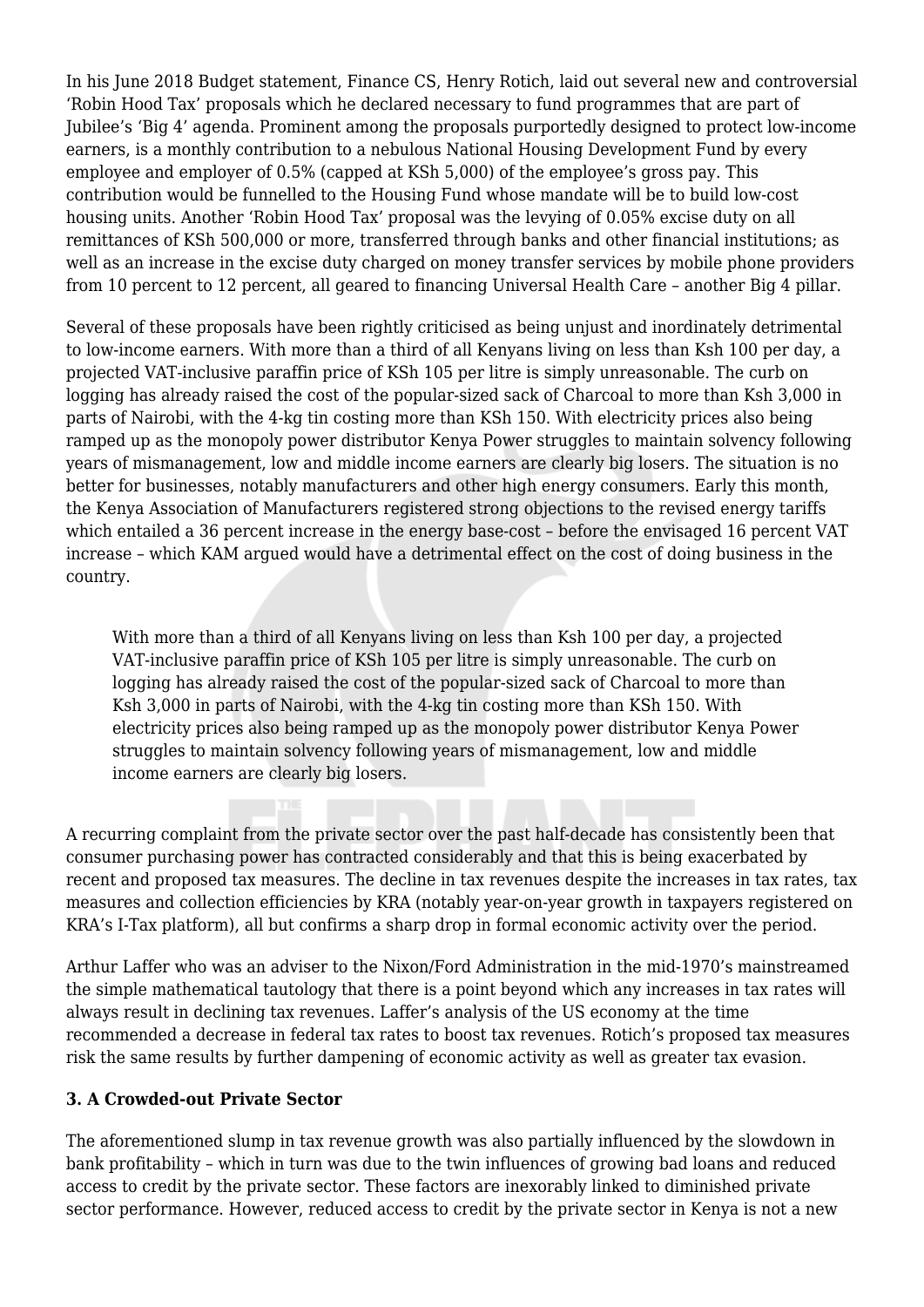phenomenon; nor are its fundamental causes. Its disruptive influences however, are significant. Commercial credit to the private sector has contracted from about 24 percent in 2013 to 18 percent by end of December 2015, to about 2.5 percent in June 2018. This is despite the implementation of interest caps in August 2016, disabusing the suggestion that enhanced credit to the private sector was the intended beneficiary of the interest rate caps. In contrast, during the same period annual growth in lending to government averaged 14%.





The Banking Amendment Act 2016 proposed by MP Jude Njomo was signed into law by President Uhuru Kenyatta with the same hollow promise of cheaper and more private sector lending by banks that a similar bill by then MP Joe Donde had made in the year 2000. The backgrounds shared notable similarities however – most notably heavy government borrowing. Domestic borrowing was indeed high in the late 1990s – evidenced by the 91-day Treasury Bill on offer with a 21% return in June 1999. By 2000, domestic borrowing was attracting Ksh 22 Billion in annual interest payments. The stock of domestic debt by June 2000 stood at KSh 164 Billion with new issues representing 17.5 percent of government revenue. By June 2007, with short term Treasury Bill rates down to less than 8 percent, the stock of domestic debt had only risen modestly to KSh 405 Billion representing 22.1 percent of GDP, and attracting interest payments of KSh 37 Billion in FY 2006/2007. By March 2016 however, the stock of domestic debt had jumped to KSh 1.65 Trillion representing close to 27 percent of GDP and was attracting a massive 30 percent of total government revenue in debt service. And that's not even taking into account external debt which had grown at a similar rate. The stock of domestic debt in March 2018 had reached KSh 2.3 Trillion, attracting more than KSh 350 Billion in annual debt payments.

Arthur Laffer who was an adviser to the Nixon/Ford Administration in the mid-1970's mainstreamed the simple mathematical tautology that there is a point beyond which any increases in tax rates will always result in declining tax revenues…Rotich's proposed tax measures risk the same results by further dampening of economic activity as well as greater tax evasion.

In August 2000, Commercial bank lending rates averaged close to 21 percent and deposit rates about 7 percent, providing obvious justification for the Njomo Bill's popular support. The stock of non-performing loans (NPLs) at the time, was an eye-popping KSh 122 Billion in April 2001, (40 percent of total lending). In June 2018 and despite interest rate caps in place, NPLs represent 12.4 percent of commercial lending with an estimated Ksh 303 Billion in this category.